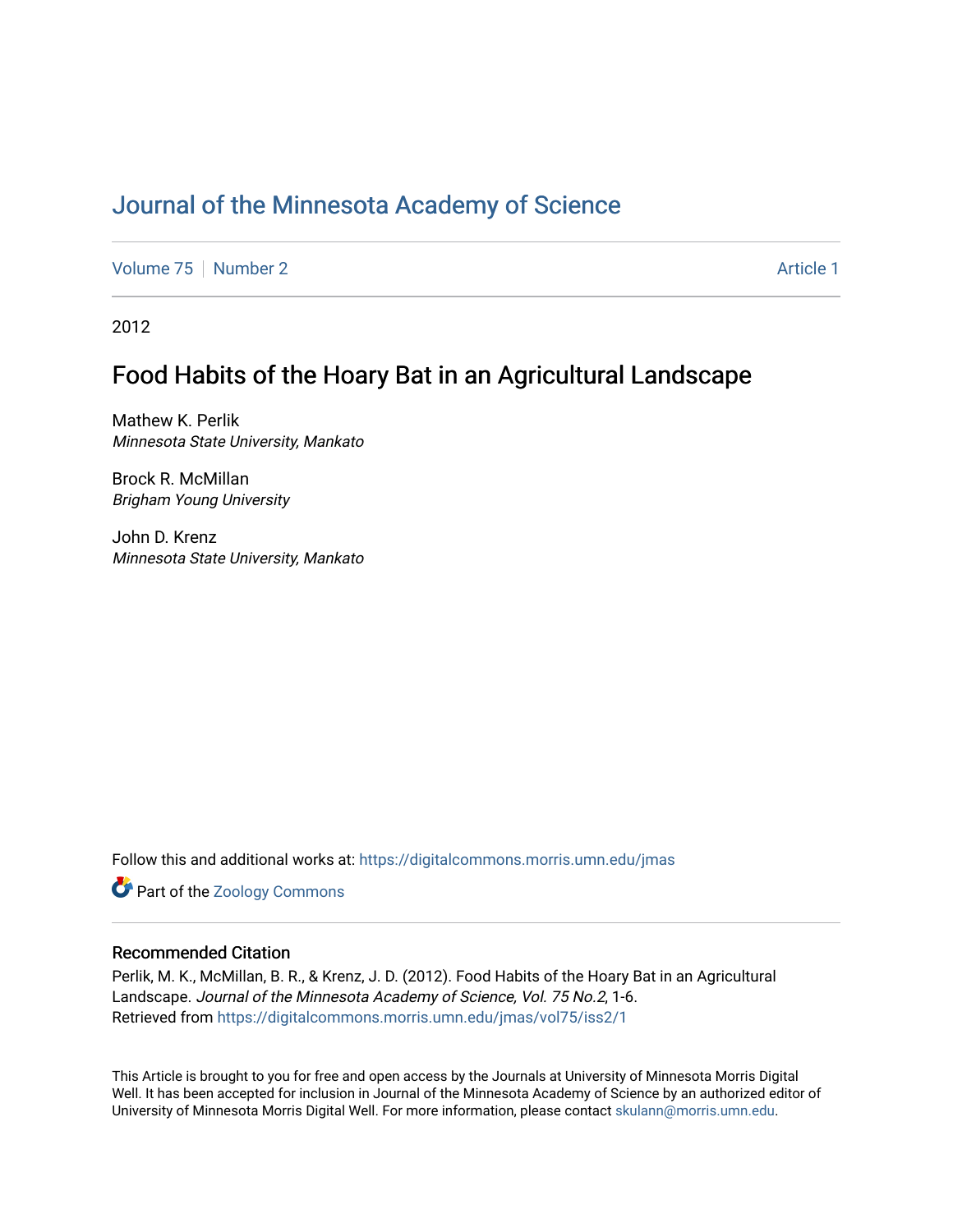

## **Food Habits of the Hoary Bat in an Agricultural Landscape**

Matthew K. Perlik, Brock R. McMillan, and John D. Krenz

Information on diets is fundamental to ecological studies. Prey use by the solitary, treeroosting hoary bat (*Lasiurus cinereus)* in agricultural landscapes is not known. We examined the stomach contents and fecal material from carcasses of hoary bats collected during a mortality study at wind turbine sites in southwestern Minnesota. We compared diet of hoary bats to availability of prey to determine whether bats were opportunistic or selective. Food of the hoary bats primarily consisted of lepidopterans (moths; 49-50 %) and coleopterans (beetles; 28-40 %). The abundance of insects in the diet of hoary bats was not proportional to the estimated availability of prey. Hoary bats selected large, softbodied insects (e.g., lepidopterans and neuropterans) and avoided small or hard-bodied insects (e.g., coleopterans, dipterans, and hemipterans). We suggest that hoary bats do not select prey based on availability, but rather, select prey that are large and soft-bodied. Perlik MK, McMillan BR, Krenz JD. Food habits of the hoary bat in an agricultural landscape. *Minnesota Academy of Science Journal*. 2011; **75:**1-6. **Keywords:** Diet, food habits, hoary bat, *Lasiurus cinereus*

*Matthew K. Perlik and John D. Krenz, Department of Biological Sciences, Minnesota State University, Mankato, MN, 56001*

*Corresponding Author: Brock R. McMillan, Department of Plant and Wildlife Sciences, WIDB 275, Brigham Young University, Provo, UT 84602 [brock\\_mcmillan@byu.edu](mailto:brock_mcmillan@byu.edu)*

*This study was funded by Western Ecosystems Technology, Inc., Cheyenne, Wyoming, and Xcel Energy, Minneapolis, Minnesota.* 

#### **INTRODUCTION**

Bats of the genus *Lasiurus* are typically solitary and tree-roosting and considered aerial hawking insectivores<sup>1</sup>. Hoary bats (*L. cinereus*) fly at high speeds, prefer open foraging areas, and capture insect prey in flight<sup>2-4</sup>. Their vocalizations, consisting of a single harmonic and a relatively constant, low frequency, are used to locate relatively large prey at long distances in habitats free of obstacles<sup>3</sup>. The apparently high energetic costs of open-air foraging may be mitigated by foraging in areas where insects are concentrated<sup>5</sup>.

Previously, prey use by the hoary bat has been investigated from fecal pellets<sup>6-9</sup>, stomach contents<sup>10-12</sup>, and complete digestive tracts<sup>13, 14</sup>. Hoary bats primarily feed on moths, beetles, flies, grasshoppers, termites, dragonflies, and wasps. Several authors have described hoary bats as moth specialists<sup>6, 8-10, 11, 13, 15, 16</sup>, while others have suggested that hoary bats may be opportunistic, especially when other species of bats are absent<sup>14</sup>. Although the hoary bat is a common resident and migrant visitor to the agricultural region of Northern Great Plains<sup>17</sup>, no information exists on prey use by the hoary bat in Minnesota or throughout the tallgrass prairie region of the midwestern U.S. Because these grasslands have been largely converted from tallgrass prairie to row-crop agriculture, it is likely that the prey base has changed and the resulting diet of hoary bats reflects the local prey base.

The objective of this study was to determine prey use of the hoary bat in the agriculturally dominated areas of southwestern Minnesota. Given the extensive geographic range of this species, ecotypic variation in diet likely exists because of differences in prey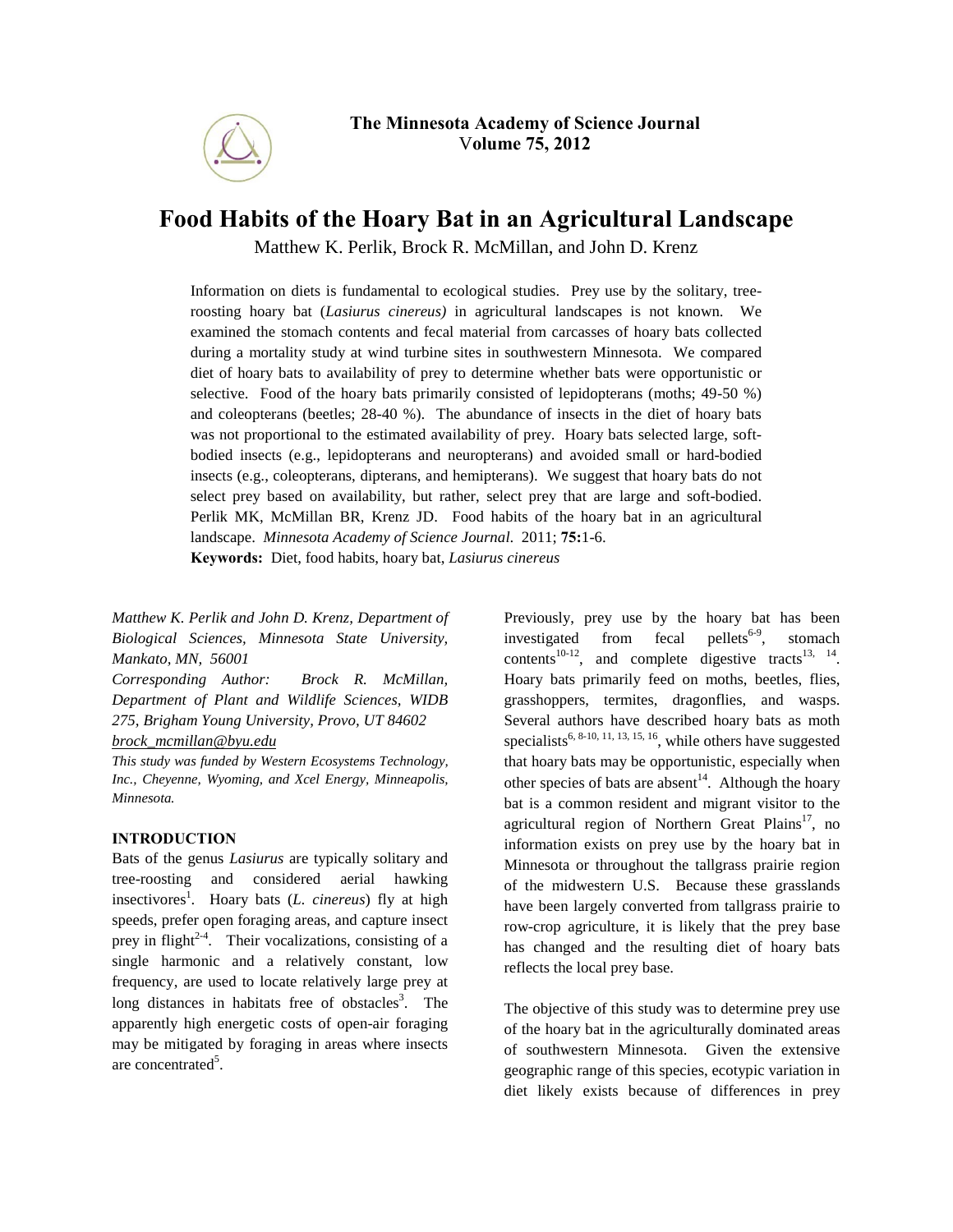availability and other ecological factors. Specifically, we sought to determine if prey selection existed by comparing prey use to prey availability. If hoary bats are non-selective opportunists, prey abundance in their diet should be proportional to availability. In contrast, non-proportional use of prey would indicate food preference and diet selection.

### **STUDY AREA**

This study was conducted in an agricultural landscape along Buffalo Ridge of Southwestern Minnesota (extending from 44º 25' N, 96º 27' W in the northwest to 44º 04' N, 96º 07' W in the southeast). Buffalo Ridge is formed by the 100-km Bemis Moraine that traverses Pipestone and Lincoln Counties of southwestern Minnesota and extends into eastern South Dakota. Elevation on the ridge ranges from 546 to 610 m and the ridge separates the Missouri River and Mississippi River watersheds. The area is dominated by cultivated cropland comprised mostly of corn (*Zea maize*), soybeans (*Glycine max*), and small grains. Old fields, wildlife management areas, wooded homesteads, and small stock ponds are scattered throughout the area.

#### **METHODS**

Bats were collected and stored at -80 °C as part of a larger study examining bat mortality caused by wind turbines<sup>18</sup>. Prey use was determined by examining the contents of the gastrointestinal tract of collected bats. Analyses of stomach contents and feces are both common methods of estimating food habits for small mammals including bats $19-21$ . The large intestine and stomach were excised from each bat through an incision in the ventral surface. Bats were considered suitable if they had been killed within 24 hours (i.e., they were neither partially eaten by scavengers nor desiccated<sup>18</sup>).

The contents of individual stomachs were sorted in warm water. Fecal material recovered from the large intestine was loosened with warm water or 90% ethanol and separated under a dissecting microscope at 10 to 30x magnification<sup>22</sup>. Samples primarily consisting of insect viscera were placed first in 50 ml of 2M NaOH for 12  $hrs^{23}$ . Preparation in NaOH aided the sorting of stomach contents as the bulk of the non-chitinous material, insect viscera and muscle dissolved. The stomach and intestinal contents of

each bat were examined separately. Food items separated from stomachs and intestines were placed on glass microscope slides and preserved in glycerinated gelatin. We placed a cover slip over the sample and the edges sealed with clear varnish $^{22}$ . Prepared slides were examined under a compound light microscope at 30 to 400x magnification. When possible, insect fragments were identified to order and family using entomological reference materials<sup>22</sup>, and by comparing insect components found in the sample to whole insects collected with adhesive traps (see below). We estimated volume of insects in both stomach and intestine using the grid method $19$ .

We obtained a reference insect collection and estimated relative abundances of prey populations by collecting flying insects at 48 sites on multiple nights between June and September of 2002. We located sampling sites using a stratified random design so that each dominant vegetation type in the study area was included during each sampling night. Dominant vegetation types included corn field (*Zea maize*), soybean field (*Glycine max*), and grassland. Prey populations were surveyed using adhesive traps made of PVC pipe (40 cm x 10.5 cm) coated with Tangle-Trap Insect Trap Coating (The Tanglefoot Company, Grand Rapids,  $MI^{24}$ ). Although weak-flying insects are more susceptible to capture with adhesive traps, this method allows for the easy monitoring of several sites within a single night<sup>24</sup>. We mounted the adhesive traps 3 m above the ground on metal conduit. Traps were set at dusk and retrieved at dawn the following morning. We measured the body lengths of trapped insects and identified them to order and family when possible. Insect mass (mg) for each individual was estimated using a length-toweight ratio<sup>25</sup>.

To determine if diet estimated from stomach contents and intestine contents provided similar information, we compared the relative proportion of each insect order in diet estimated from the two methods (% volume and % frequency) using contingency table analysis and the G-test<sup>26</sup>. To determine whether bats were using prey proportional to prey availability, we compared the proportion of each order of insect in the diet of bats to availability or relative mass of insects at the study site derived from the adhesive traps using contingency table analyses and the G-test. Where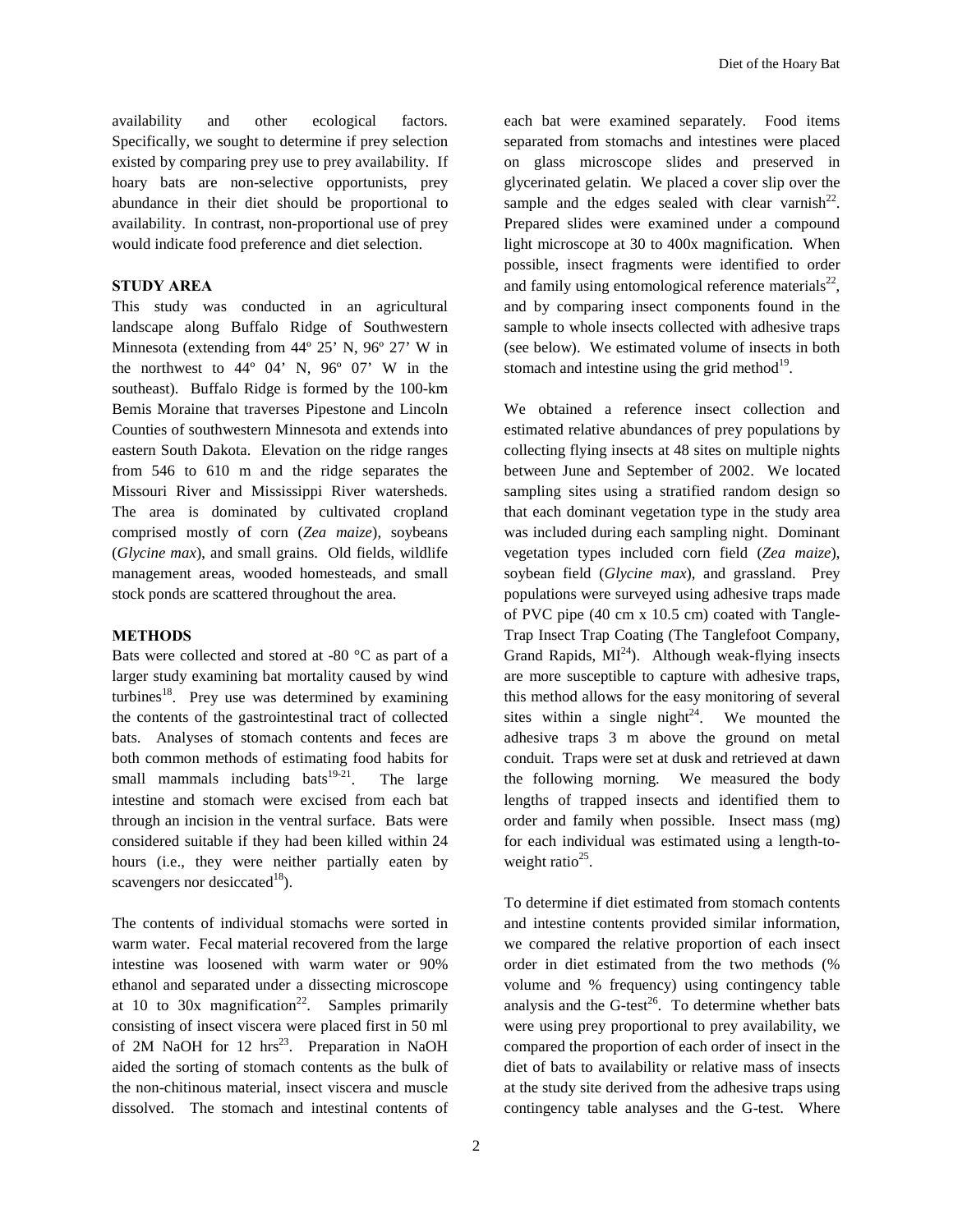significant differences between diet and availability were detected  $($  $\angle$   $\angle$  0.05), we partitioned the contingency table to determine which groups of insects were selected or avoided (observed abundance in diet being significantly greater or less than expected based on availability).

#### **RESULTS**

Of the 140 hoary bats collected, 17 were in suitable condition for diet analysis. Of these 17 suitable bats, 3 were not usable (e.g., stomach was empty and large intestine was missing or empty due to impact with the wind turbine). Of the remaining 14 bats, 11 were used for the stomach content analyses and 12 were used for intestine content analyses.



**Figure 1**. Diet of the hoary bat (*Lasiurus cinereus*) in southwestern Minnesota estimated from the contents of both intestine and stomach. Orders of insects found in the diet of hoary bats included Lepidoptera, Coleoptera, Neuroptera, Homoptera, and Diptera. Comparisons of diet based on stomach and intestinal contents were made using both (a) estimated mean  $(\pm$  SE) percent volume and (b) percent frequency (proportion of all bats that contained that food item. Partitioning of the contingency table allowed the determination of which orders significantly contributed to proportional differences (\* indicates  $P < 0.05$ ).

Five orders of insects were identified in the stomach and intestine samples. In decreasing order of abundance, mean volumetric contents  $(\pm$  SE) of stomachs included Lepidoptera  $(49.0 \pm 11.3\%)$ , Coleoptera (28.5  $\pm$  7.4%), Neuroptera (15.3  $\pm$  5.6%), Homoptera (6.8  $\pm$  3.1%), and Diptera (0.5  $\pm$  0.5%). There was no difference between stomach and intestine contents in the proportional representation of orders of insects in diet based on volumetric contents (G = 11.9, P > 0.05; Figure 1a).

Percent frequency of insects in diet provided similar results. In decreasing order of abundance, percent frequency of insect orders in stomachs included Lepidoptera (90.6%), Coleoptera (72.7%), Neuroptera (45.5%), Homoptera (36.4%) and Diptera (9.1%). Based on percent frequency, there was a difference between stomachs and intestines in diet (G  $= 18.7$ ,  $P < 0.05$ ; Figure 1b) and partitioning of the contingency table demonstrated that the significance was due to the proportional difference in the least common order of prey, Diptera.

Using adhesive traps, we collected eight orders of insects on the study site. In decreasing order of relative abundance (mean mass  $\pm$  SE per trap per night), insects sampled on the study site included coleopterans (34.6  $\pm$  19.3 mg), dipterans (4.4  $\pm$  0.8 mg), lepidopterans  $(4.3 \pm 2.3 \text{ mg})$ , homopterans  $(1.8 \pm 0.4 \text{ mg})$ , hemipterans  $(1.7 \pm 0.6 \text{ mg})$ , hymenopterans (0.8  $\pm$  0.4 mg), trichopterans (0.5  $\pm$ 0.5 mg), and neuropterans  $(0.3 \pm 0.3 \text{ mg})$ . Insect orders in the diet of hoary bats, based on both stomach and intestinal contents, were not proportional to availability of insects on the study site (stomach:  $G = 55.5$ ,  $P < 0.01$ ; intestine:  $G = 33.2$ ,  $P <$ 0.01). In particular, relatively large, soft-bodied insects such as lepidopterans and neuropterans were more common in the diet of hoary bats than expected, while relatively small, hard-bodied insects such as coleopterans, dipterans, and hemipterans were less common in the diet than expected (Figure 2).

#### **DISCUSSION**

We used two methods to examine diet of hoary bats; 1) contents of the stomachs comprised of mostly undigested material and 2) contents of the large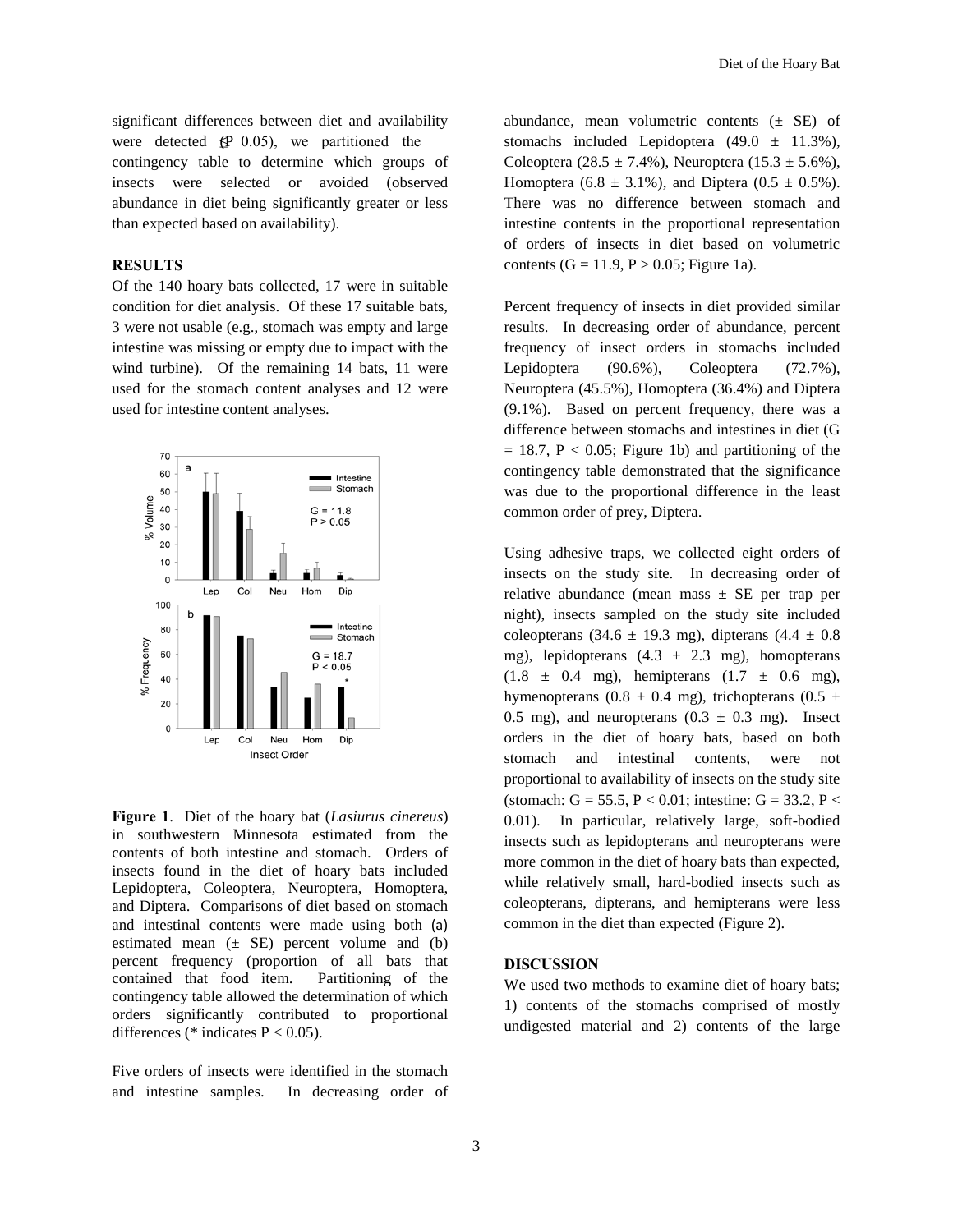

**Figure 2**. Diet of the hoary bat (*Lasiurus cinereus*) relative to mean prey availability (mg  $\pm$  SE per trap per night) in southwestern Minnesota. Common orders of insects that were available for consumption induced Lepidoptera, Coleoptera, Neuroptera, Homoptera, Diptera, and Hemiptera. Comparisons of diet to prey availability were made using both mean  $(\pm \text{ SE})$  percent volume of prey in stomach contents (a) and intestines (b). Partitioning of the contingency table allowed the determination of which orders significantly contributed to the proportional differences between diet and prey availability (\* indicates  $P < 0.05$ ).

intestine comprised mostly of insect fragments remaining after digestion. Regardless of the data used (i.e., estimated volume or frequency), composition of diet was similar using stomach or intestines. We suggest that both provide accurate information on diet of bats, which is consistent with previous research $^{11}$ .

Lepidopterans (moths) were the most common prey in the stomachs and intestines by both volume and frequency. This is consistent with previous work that suggests lepidopterans comprise a majority of the diet

of hoary bat, which may be a moth specialist<sup>4, 8, 9, 13,</sup>  $15, 16$ . In fact, Whitaker *et al.*<sup>11</sup> noted that hoary bats fed exclusively on lepidopterans in Oregon. However, the idea that hoary bats are moth specialists is not universal. For example, Whitaker and Tomich<sup>14</sup> found that beetles comprised a majority of the hoary bat diet in Hawaii. Similarly, coleopterans, although not preferred, comprised a large proportion of the diet in the bats we examined. In addition, we commonly found insects from order Neuroptera, Homoptera, and Diptera. A diet comprised of a variety of insects in the agricultural landscape of the Northern Great Plains may suggest opportunistic food habits. However, such a statement requires knowledge of the availability of potential prey.

In our study, hoary bats did not forage on prey proportional to their abundance at the study site. Specifically, bats foraged on lepidopterans and neuropterans more than expected, and appeared to avoid coleopterans, hemipterans, and dipterans. Lepidopterans were the most common prey item, but comprised a very small proportion of the prey available at the study site. In contrast, coleopterans were very common in the diet of hoary bats, but were consumed less frequently than expected based on their relative abundance. This result illustrates the importance of collecting data on availability. Data on food habits alone would likely have suggested opportunistic foraging, which has been suggested in the past<sup>6, 13, 14</sup>. However, our data suggest that hoary bats are not opportunistic foragers. Rather, they prefer prey that are relatively large and soft bodied (i.e., Lepidoptera and Neuroptera) and avoid prey that are relatively small or have hard bodies (Coleoptera, Hemiptera, and Diptera).

The small number of Lepidopterans trapped is of interest. Only seven times moths were recorded to have struck the adhesive traps as evidenced by the presence of a smudged area with moth scales or body-part fragments on the adhesive. In fact, data from the adhesive traps indicate that 167 other prey items were available for each Lepidopteran that was available to predators. Compared to beetles, which were in greater abundance and eaten often by bats, moths, although rare, were preferred. It is possible that our method of sampling invertebrates (i.e., sticky traps) in the region was biased, which could influence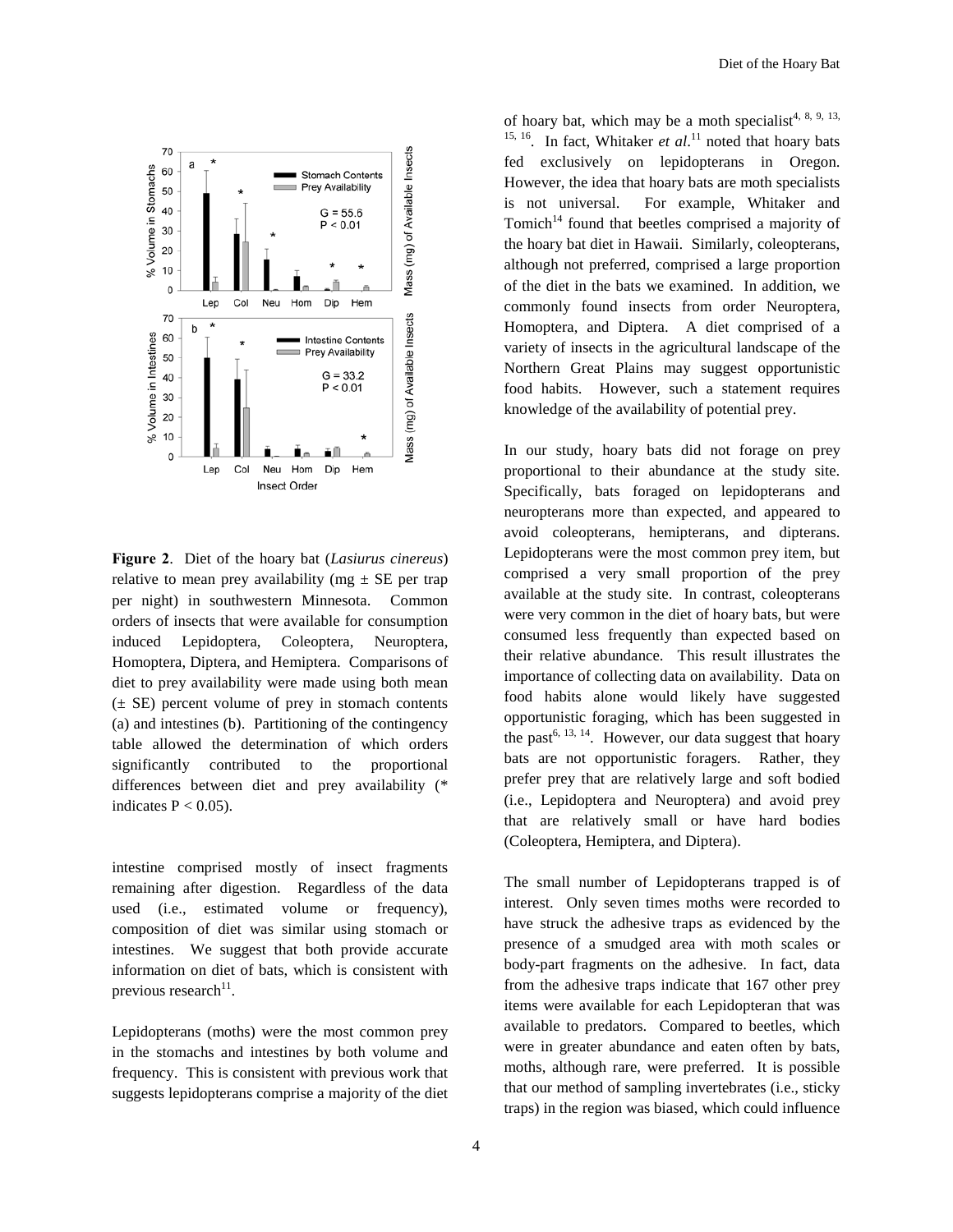our conclusions. For example, weak flying or less maneuverable insects may be more susceptible to capture leading to over-representation of such groups in our estimates of availability. However, this method has been used for estimation of prey availability in studies of bat diet<sup>24</sup>, and nearly all alternative methods of assessing abundance of invertebrates (e.g., sweep netting, pitfalls, light traps, etc.) have similar potential for bias.

Although we were limited to analysis of only 14 bats, our results provide the first description of prey use by the hoary bat within an agricultural landscape. Patterns of prey selection are strong and are supported. It appears that hoary bats in the agricultural landscape of the Northern Great Plains preferentially foraged on lepidopterans and neuropterans and avoided coleopterans, hemipterans, and dipterans. Land management practices that influence the abundance and distribution of insects, moths in particular, have a strong likelihood of influencing the abundance and distribution of hoary bats. Although specific preferences may vary, it is likely that many species of bats that occupy the Great Plains have diets that are similarly selective. Therefore, composition of the bat community will likely be affected by any practice that alters the local or regional composition of the insect community.

#### **ACKNOWLEDGEMENTS**

We received valuable advice on field techniques from T. Kunz and R. Barclay. G. Johnson, D. Shepherd, P. Sutherland, B. Rosendahl, and S. Perlik assisted in the field. H. Black provided comments on an earlier version of the manuscript. Western Ecosystems Inc., Xcel Energy and the Electric Power Research Institute provided funding and access to wind turbine sites.

#### **REFERENCES**

- 1. Shump KA, Shump AU. *Lasiurus cinereus*. Mammalian Species, 1982; **185:** 1–5.
- 2. Constantine DG. Ecological observations on lasiurine bats in Iowa. *Journal of Mammalogy.*  1966; **47:**34–41.
- 3. Barclay MR. The echolocation calls of hoary (*Lasiurus cinereus*) and silver-haired (*Lasionyteris noctivagans*) bats as adaptations for long- versus short-range foraging strategies

and the consequences for prey selection. *Canadian Journal of Zoology*. 1986; **64:**2700– 2705.

- 4. Hickey MB, Acharya CL, Pennington S. Resource portioning by two species of vespertilionid bats (*Lasiurus cinereus* and *Lasiurus borealis*) feeding around street lights. *Journal of Mammalogy*. 1996; **77:**325–334.
- 5. Salcedo H, Fenton MB, Hickey MBC, Blake RW. Energetic consequences of flight speeds of foraging red and hoary bats (*Lasiurus borealis* and *Lasiurus cinereus*; chiroptera: vespertilionidae). *Journal of Experimental Biology*. 1995; **198:**2245–2251.
- 6. Black HL. A north temperate bat community: structure and prey populations. *Journal of Mammalogy*. 1974; **55:**138–157.
- 7. Carter TC, Menzel MA, Owen SF, Edwards JW, Menzel JM, Ford WM. Food habits of seven species of bats in the Allegheny Plateau and Ridge and Valley of West Virginia. *Northeastern Naturalist* 2003; **10:**83–88.
- 8. Whitaker JO. Prey selection in a temperate zone insectivorous bat community. *Journal of Mammalogy.* 2004; **85:**460–469.
- 9. Valdez EW, Cryan PM. Food habits of the hoary bat (Lasiurus cinereus) during spring migration through New Mexico. *The Southwestern Naturalist*. 2009; **54:**195–200.
- 10. Whitaker JO, Maser C, Keller LE. Food habits of bats of western Oregon. *Northwest Science.* 1977; **51:**46–55.
- 11. Whitaker JO, Maser C, Cross SP. Food habits of eastern Oregon bats, based on stomach and scat analyses. *Northwest Science*. 1981; **55:**281–292.
- 12. Ober HK, Hayes JP. Prey selection by bats in forests of western Oregon. *Journal of Mammalogy.* 2008; **89:**1191–2000.
- 13. Ross A. Ecological aspects of the food habits of insectivorous bats. *Proceedings of the Western Foundation of Vertebrate Zoology.* 1967; **42:**66–71.
- 14. Whitaker JO, Tomich PQ. Food habits of the hoary bat, *Lasiurus cinereus*, from Hawaii. *Journal of Mammalogy.* 1983; **64:**151–152.
- 15. Black HL. Differential exploitation of moths by the bats *Eptesicus fuscus* and *Lasiurus cinereus*. *Journal of Mammalogy*. 1972; **53:**598–601.